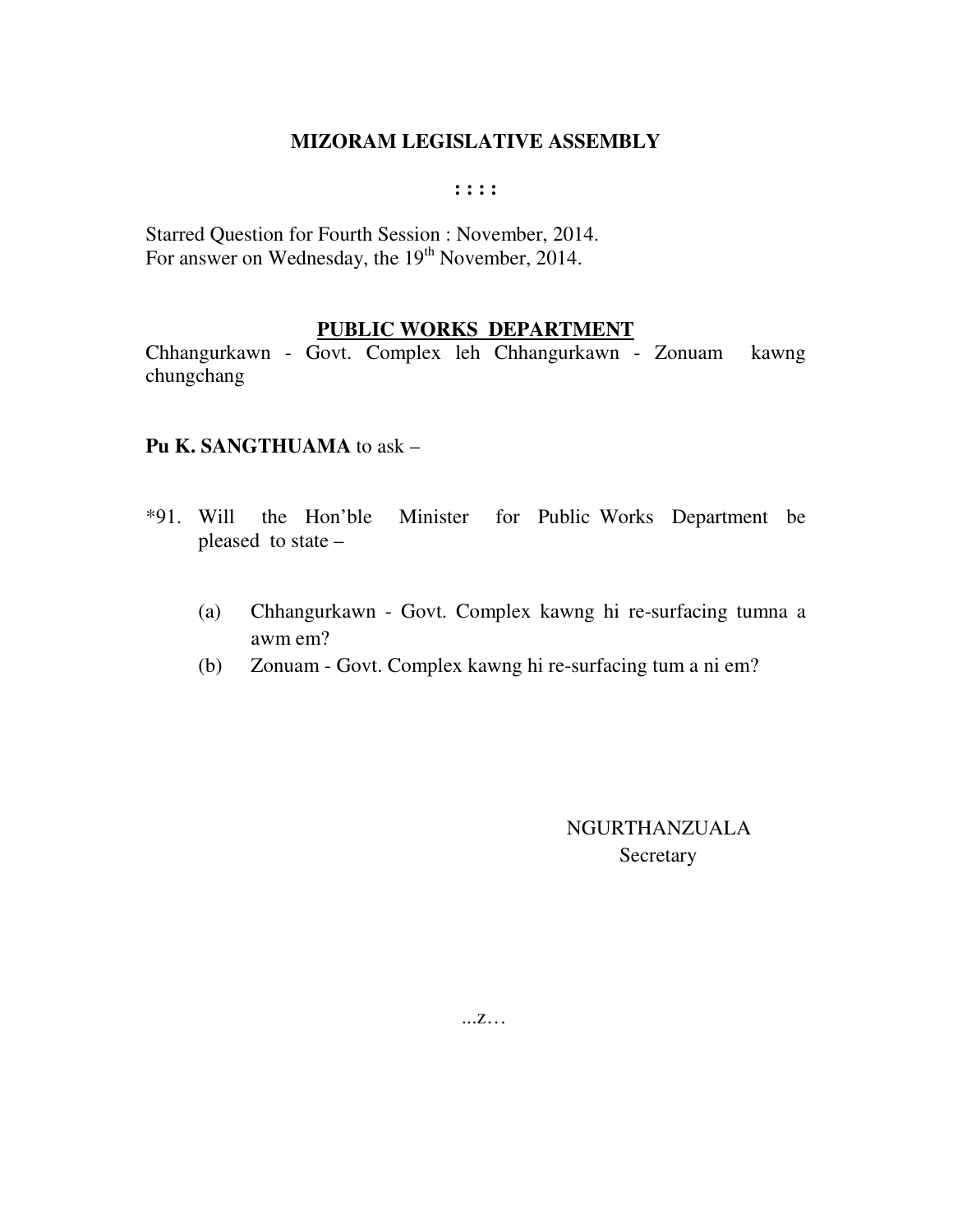Starred Question for Fourth Session : November, 2014. For answer on Wednesday, the 19<sup>th</sup> November, 2014.

### **TRANSPORT DEPARTMENT**

Aizawl – Silchar Bus leh Taxi permit chungchang.

## **Pi VANLALAWMPUII CHAWNGTHU** to ask –

- \*92. Will the Hon'ble Minister for Transport Department be pleased to state –
	- a) Aizawl Silchar Bus tlan tir leh tur tih kha tlantir a ni ta em ?
	- b) Aizawlah Taxi Permit pek leh tumna a awm em ?

NGURTHANZUALA Secretary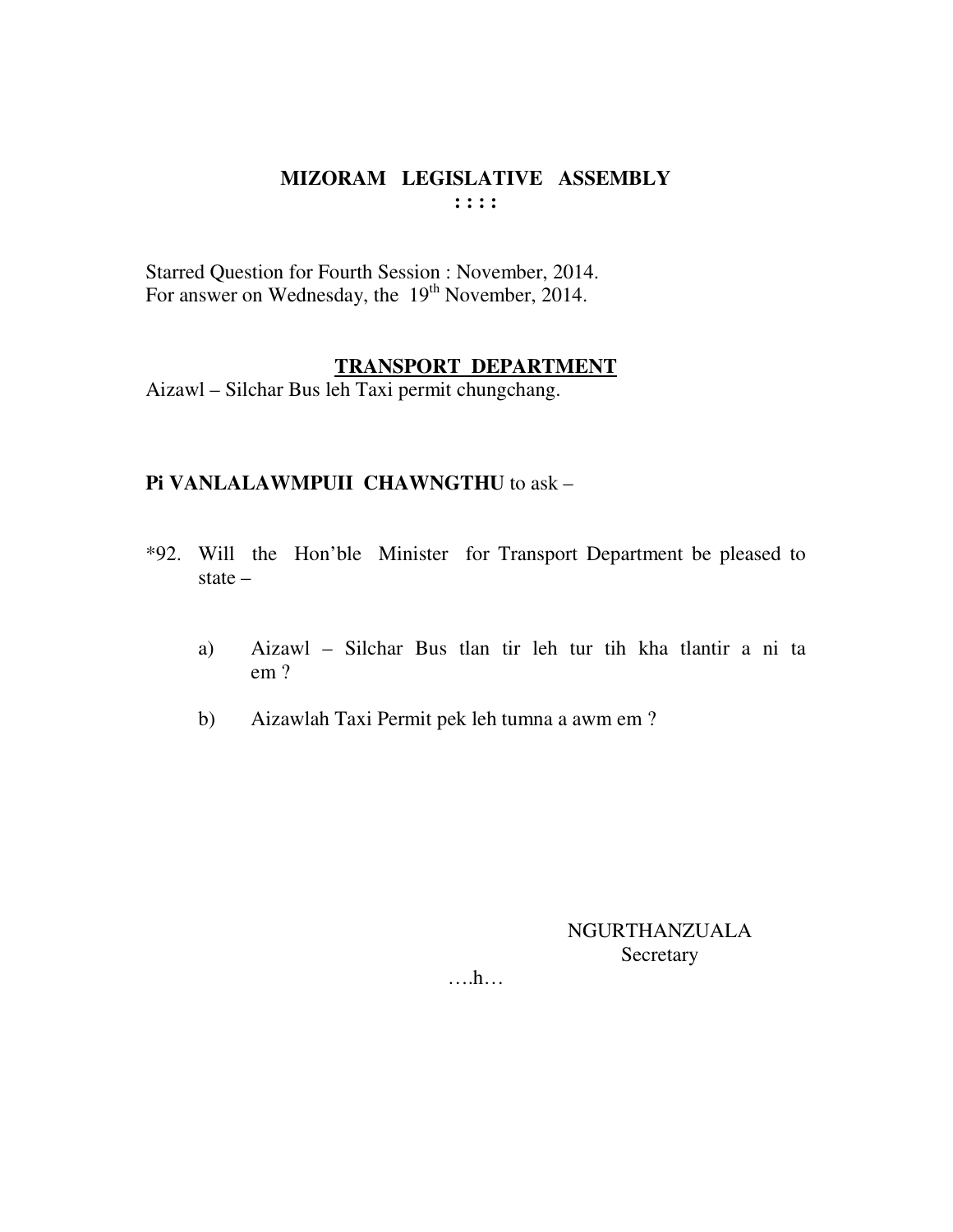Starred Question for Fourth Session : November, 2014 For answer on Wednesday, the  $19<sup>th</sup>$  November, 2014.

## **PUBLIC WORKS DEPARTMENT**

NH – 44A Tlawng lei chungchang.

# **Pu LALRUATKIMA** to ask –

- \*93. Will the Hon'ble Minister for Public Works Department be pleased to state –
	- a) Sihhmui to Lengpui Road, NH-44A Tlawng Lei dawh hi tunge Contractor ?
	- b) Engtikahnge hna thawh tan anih ?
	- c) Engtik huna thawh zawh tura ruahman nge anih ? Extent a ni em ?
	- d) Sanctioned Amount engzatnge ?
	- e) Revised a ni em ? Anih chuan engzat in nge ?
	- f) Engvang nge a hun takah hna hi thawh zawh anih loh ?

 NGURTHANZUALA **Secretary**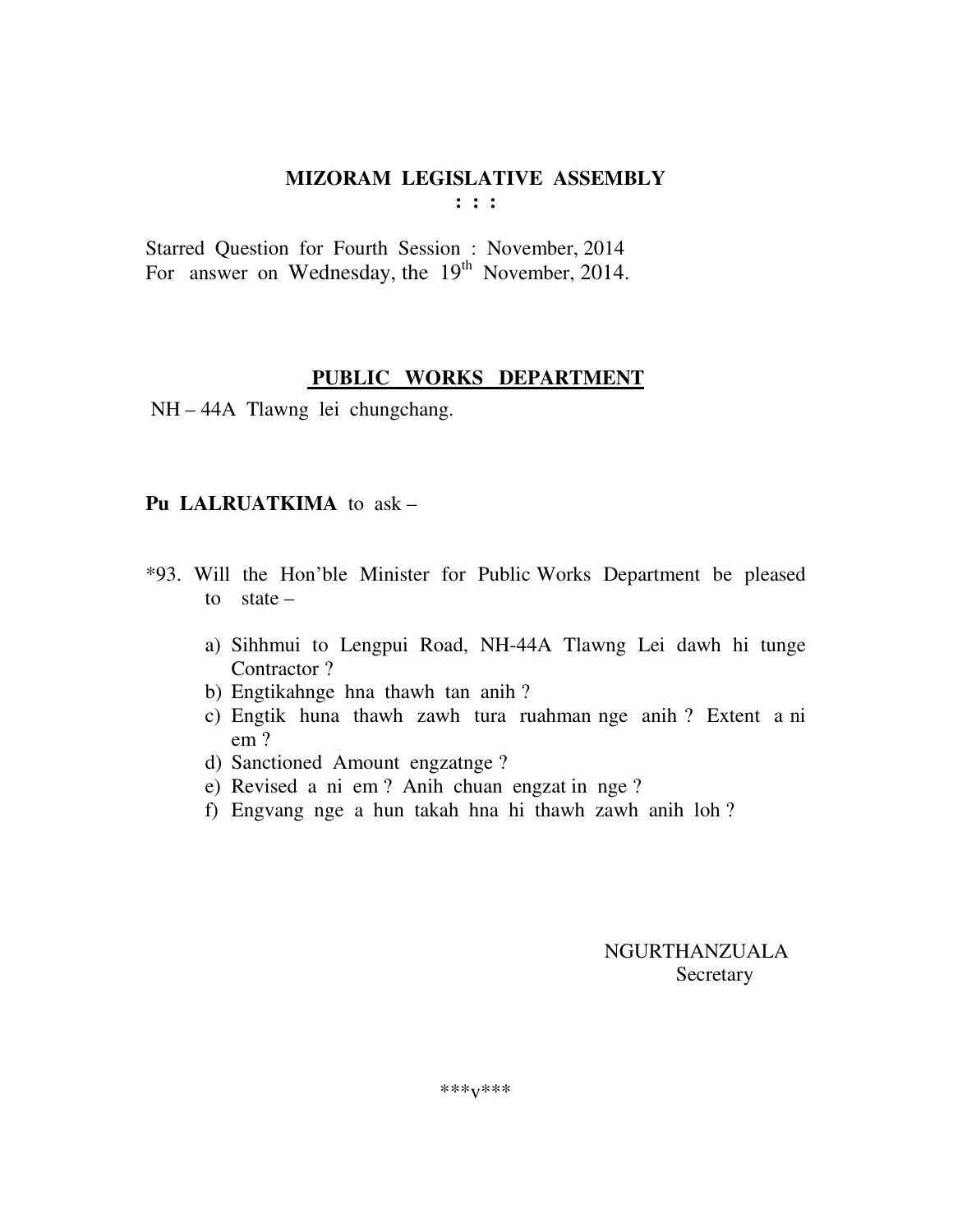Starred Question for Fourth Session : November, 2014 For answer on Wednesday, the  $19<sup>th</sup>$  November, 2014.

## **PUBLIC WORKS DEPARTMENT**

Khedacherra (Kanhmun)-Damcherra-Zamuang-Kawrthah-Tuilutkawn (KDZKT) Road chungchang.

# **Pu LALRUATKIMA** to ask –

- \*94. Will the Hon'ble Minister for Public Works Department be pleased to state –
	- a) Khedacherra(Kanhmun)-Damcherra-Zamuang-Kawrthah-Tuilutkawn (KDZKT) Road siam hna thawk turin Contractor tunge thlan a nih ?
	- b) Tender Amount engzatnge ?
	- c) Hnathawk tura thlan Contractor hian engzat in nge a chhan ?
	- d) NEC-ah Sum dil belh leh a ni em ? A nih chuan enge a chhan ?

 NGURTHANZUALA **Secretary** 

\*\*\*v\*\*\*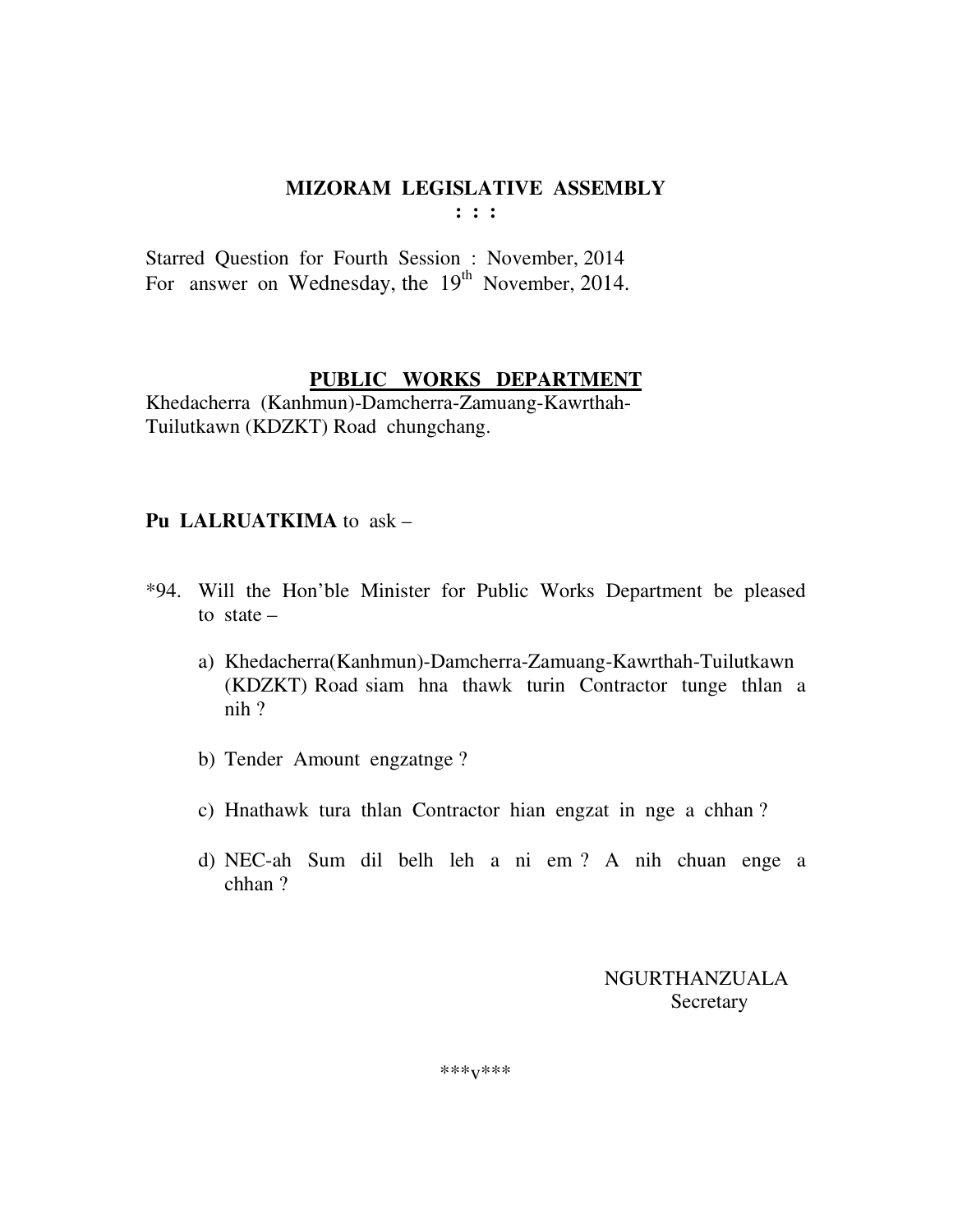**: : : :** 

Starred Question for Fourth Session : November, 2014. For answer on Wednesday, the 19<sup>th</sup> November, 2014.

# **PUBLIC WORKS DEPARTMENT**

Saiha N. Colony III sinking area chungchang

### **Dr. K.BEICHHUA** to ask –

- \*95. Will the Hon'ble Minister for Public Works Department be pleased to state –
	- (a) Saiha N. Colony III sinking area a lei tlahniam venna tura Check Dam siam mek hi physical achievement leh financial achievement engzat nge tun dinhmunah hian?
	- (b) Engtika siamzawh tum nge ni?

# NGURTHANZUALA Secretary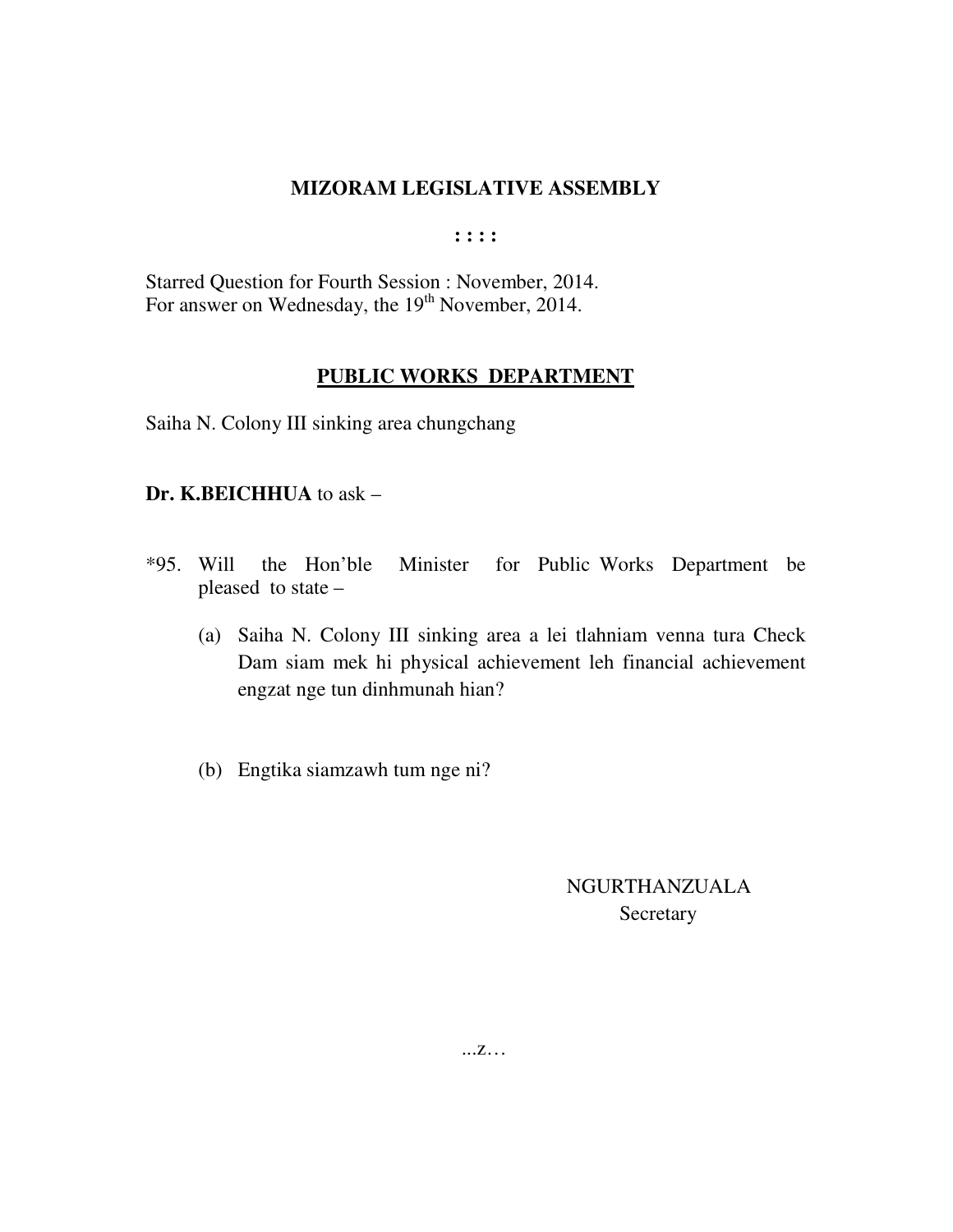Starred Question for Fourth Session : November, 2014. For answer on Wednesday, the 19<sup>th</sup> November, 2014.

### **VIGILANCE DEPARTMENT**

Vigilance case leh Property return chungchang.

## Er. LALRINAWMA to ask  $-$

- \*96. Will the Hon'ble Minister for Vigilance Department be pleased to state  $-$ 
	- Tun dinhmunah Mizoram a Gazetted Officer zingah a) Vigilance cases nei engzatnge awm?
	- Kum 2013-2014 chhung khan Sorkar hnathawk engzatin  $b)$ nge property return the hlut?

NGURTHANZUALA Secretary

 $\dots$ ...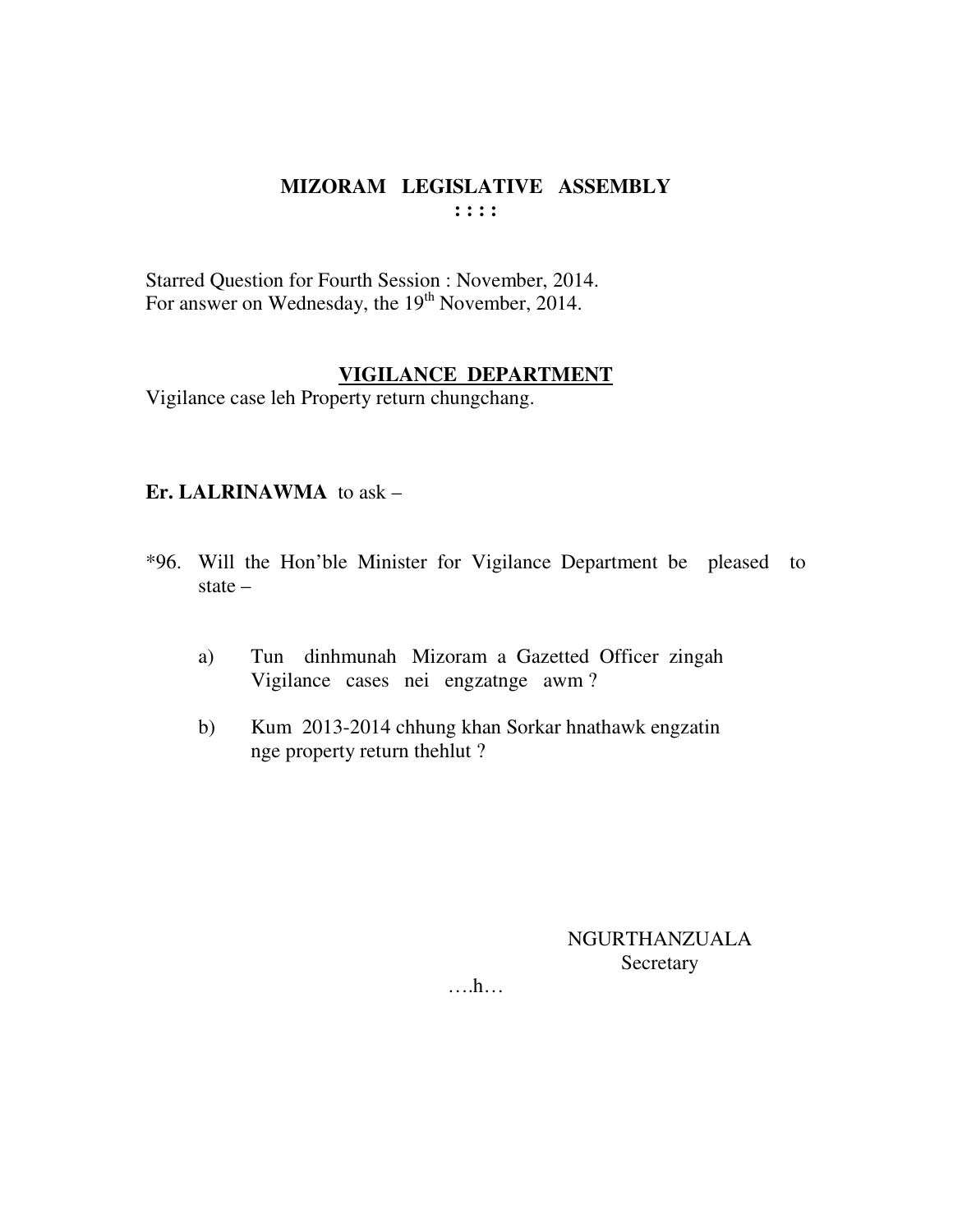Starred Question for Fourth Session : November, 2014. For answer on Wednesday, the 19<sup>th</sup> November, 2014.

### **CO-OPERATION DEPARTMENT**

Housing Co-operative Society din chungchang.

## **Er. LALRINAWMA** to ask -

- \*97. Will the Hon'ble Minister for Co-operation Department be pleased to state –
	- (a) Mizoramah hian Housing Co-operative Society hi din ve theih a ni em ?

NGURTHANZUALA **Secretary** 

…nt..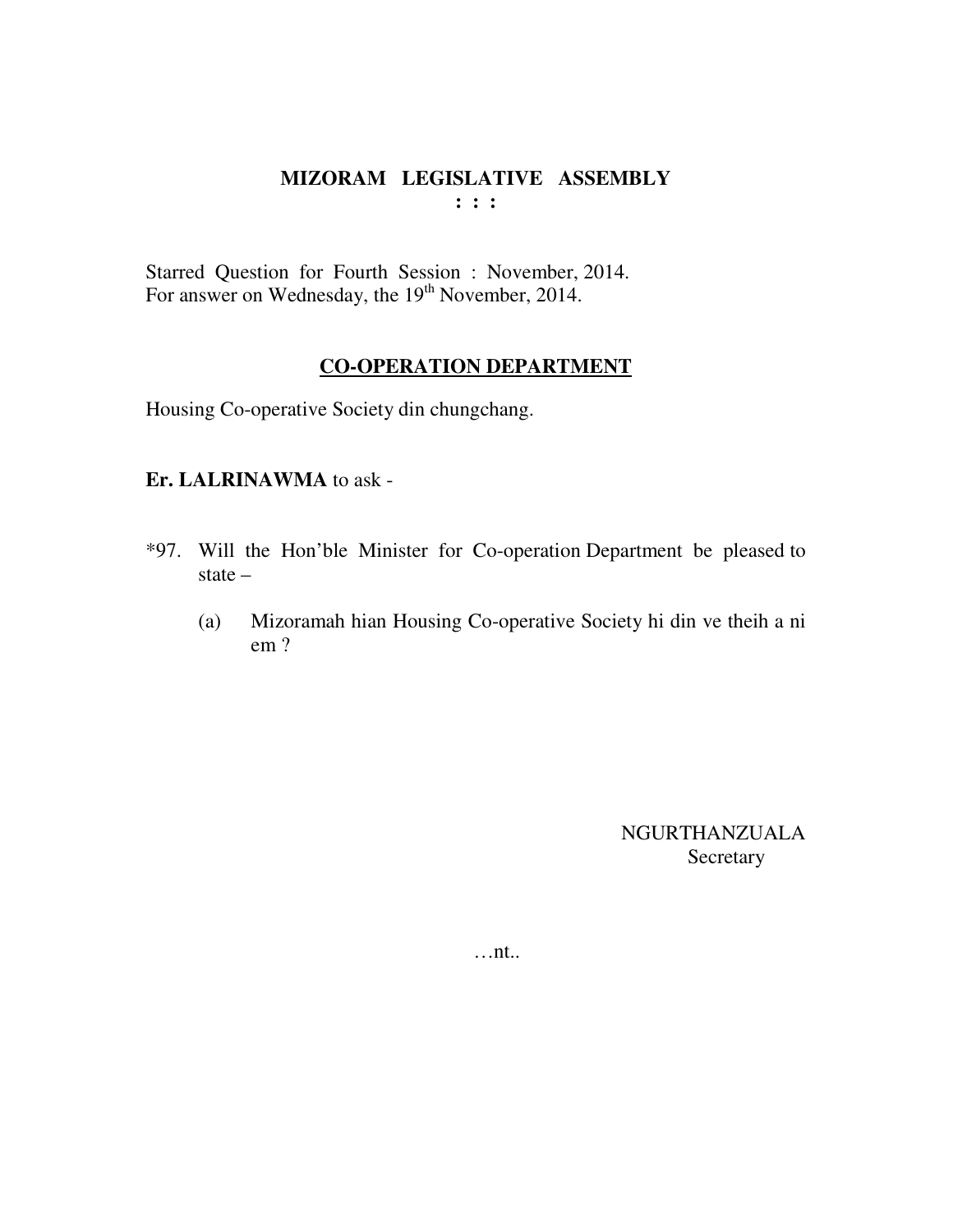Starred Question for Fourth Session : November, 2014. For answer on Wednesday, the 19<sup>th</sup> November, 2014.

### **PUBLIC WORKS DEPARTMENT**

N. Vanlaiphai to S. Chawngtui inkar kawng chungchang.

## **Pu JOHN SIAMKUNGA** to ask –

\*98. Will the Hon'ble Minister for Public Works Department be pleased to state –

 Champhai tlangdung khuate leh Lunglei lam tlangdung khuate in kalpawhna kawng tawi leh remchang ber N. Vanlaiphai to S. Chawngtui inkar kawng laih hna hi engtikah nge thawh tan theih anih ang ?

> NGURTHANZUALA Secretary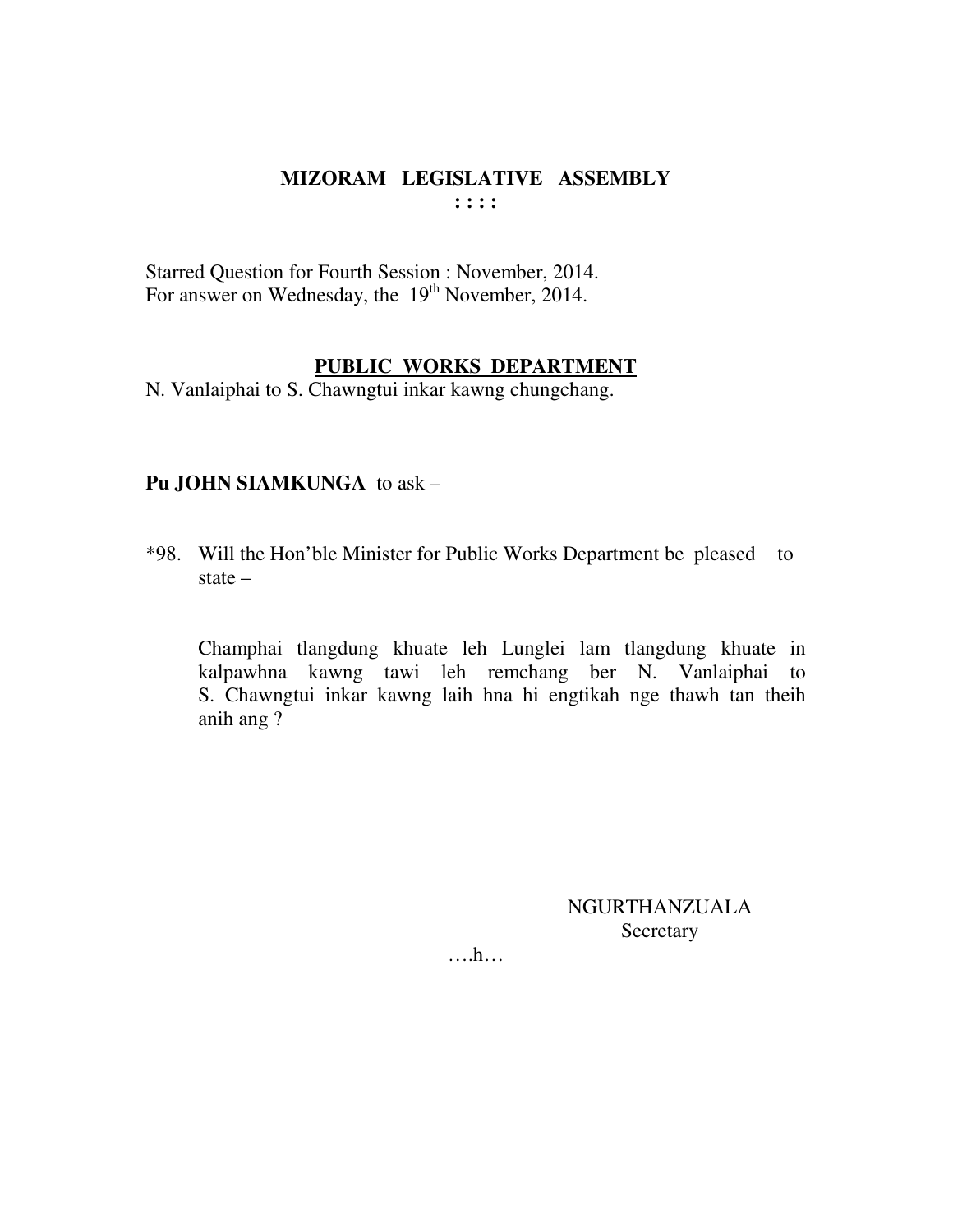Starred Question for Fourth Session : November, 2014. For answer on Wednesday, the 19<sup>th</sup> November, 2014.

# **DISASTER MANAGEMENT & REHABILITATION DEPARTMENT**

Hmun hlauhawma In sak chungchang.

# **Dr. K. BEICHHUA** to ask –

- \*99. Will the Hon'ble Minister for Disaster Management & Rehabilitation Department be pleased to state –
	- a) Aizawl khawpuiah hian hmunhma hlauhawm tak taka insak a awm em ?
	- b) A awm chuan engzatnge ?
	- c) Thiat tura thupek an awm em ?
	- d) Thiah tawh a awm em ?

NGURTHANZUALA Secretary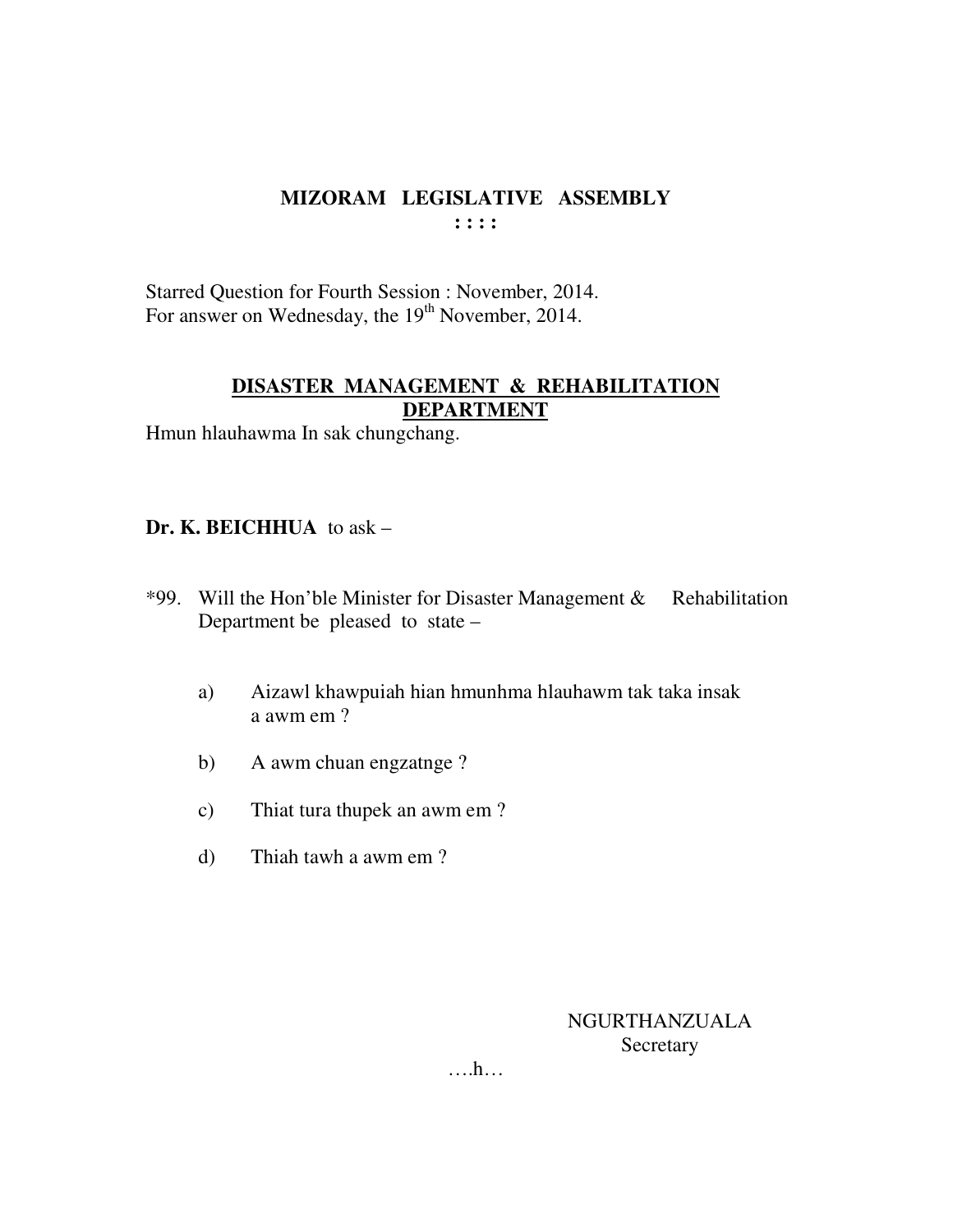$: : : :$ 

Starred Question for Fourth Session : November, 2014. For answer on Wednesday, the 19<sup>th</sup> November, 2014.

## PUBLIC WORKS DEPARTMENT

National Highway chungchang

## Pu R. L. PIANMAWIA to ask -

- \*100. Will the Hon'ble Minister for Public Works Department be pleased to state -
	- (a) Mizoram chhungah National Highway a puan thar a awm em?
	- (b) Awm se, khawiah te nge?

**NGURTHANZUALA** Secretary

 $\dots Z\dots$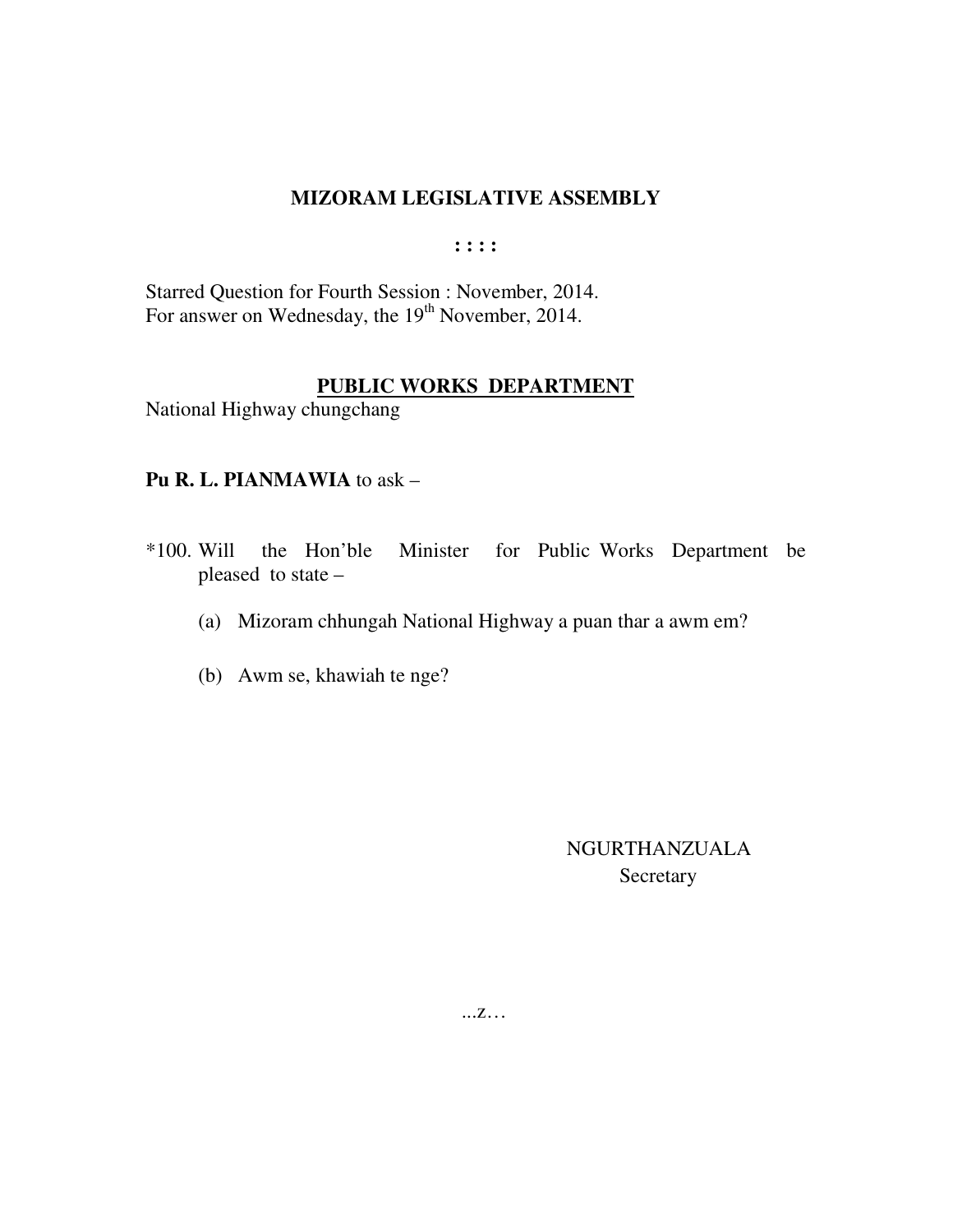Starred Question for Fourth Session : November, 2014. For answer on Wednesday, the 19<sup>th</sup> November, 2014.

# PUBLIC WORKS DEPARTMENT

Rangvamual kawng chhak laih chungchang.

## Er. LALRINAWMA to ask -

\*101. Will the Hon'ble Minister for Public Works Department be pleased to state  $-$ 

Rangvamual khawchhung a, kawngchhak lam laitute hi laih phalna (permit) pek an ni em ?

> **NGURTHANZUALA** Secretary

 $\dots$ ...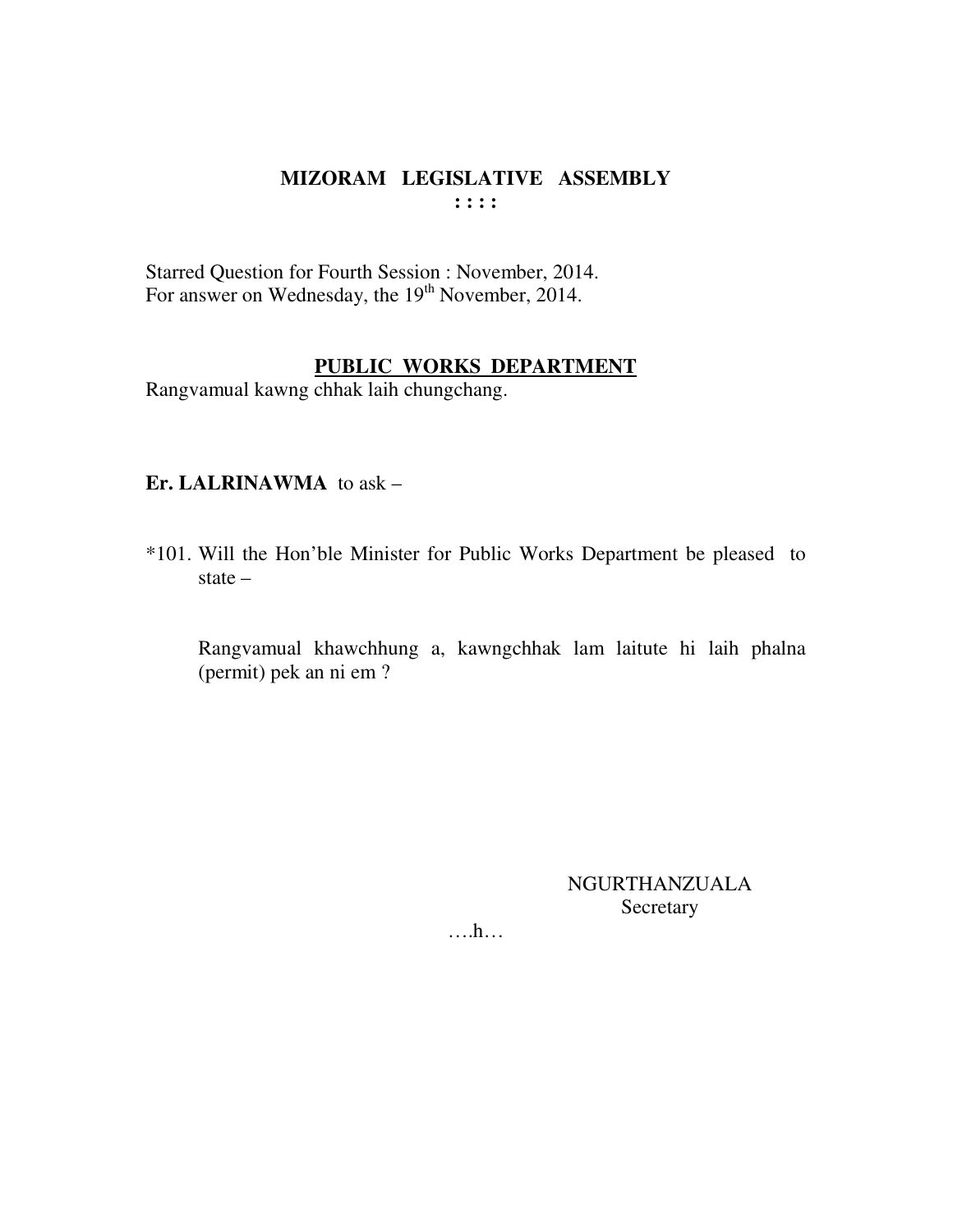Starred Question for Fourth Session : November, 2014. For answer on Wednesday, the 19<sup>th</sup> November, 2014.

## **INDUSTRIES DEPARTMENT**

Oil laih chhuah chungchang.

**Pu R.L. PIANMAWIA** to ask -

- \*102. Will the Hon'ble Minister for Industries Department be please to state –
	- (a) Mizorama Oil laihchhuahna tura hmalakna awm mek hi engtikah nge peih fel a nih ang ?
	- (b) Mizoram tan enge hlawkna tel tur ?

NGURTHANZUALA **Secretary** 

…nt..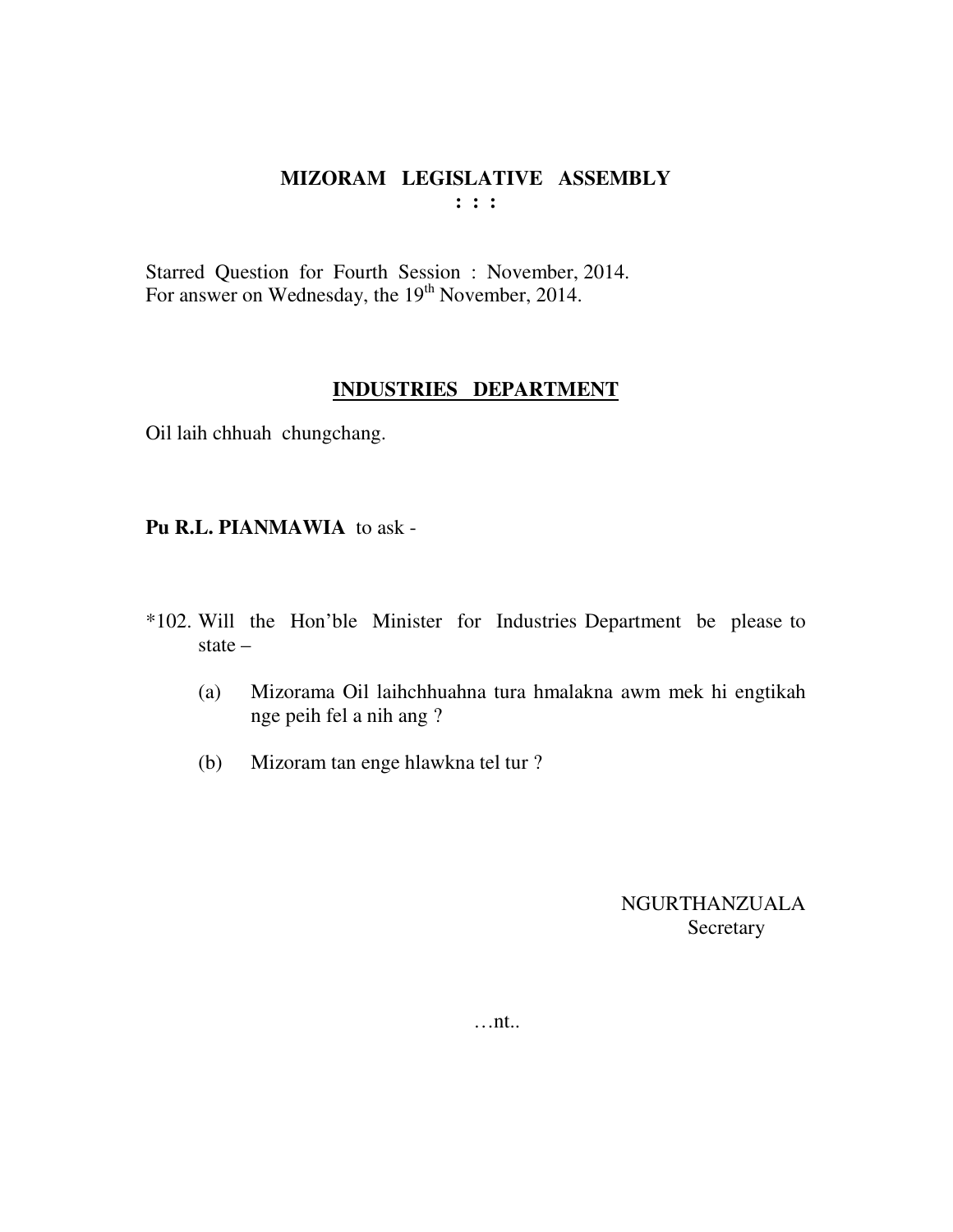$: : : :$ 

Starred Question for Fourth Session : November, 2014. For answer on Wednesday, the 19<sup>th</sup> November, 2014.

### PUBLIC WORKS DEPARTMENT

Tanhril approach road chungchang

## Pu K. SANGTHUAMA to ask -

the Hon'ble Minister for Public Works Department be  $*103.$  Will pleased to state -

Tanhril approach road khu siamthat tumna a awm em?

NGURTHANZUALA Secretary

 $\dots Z\dots$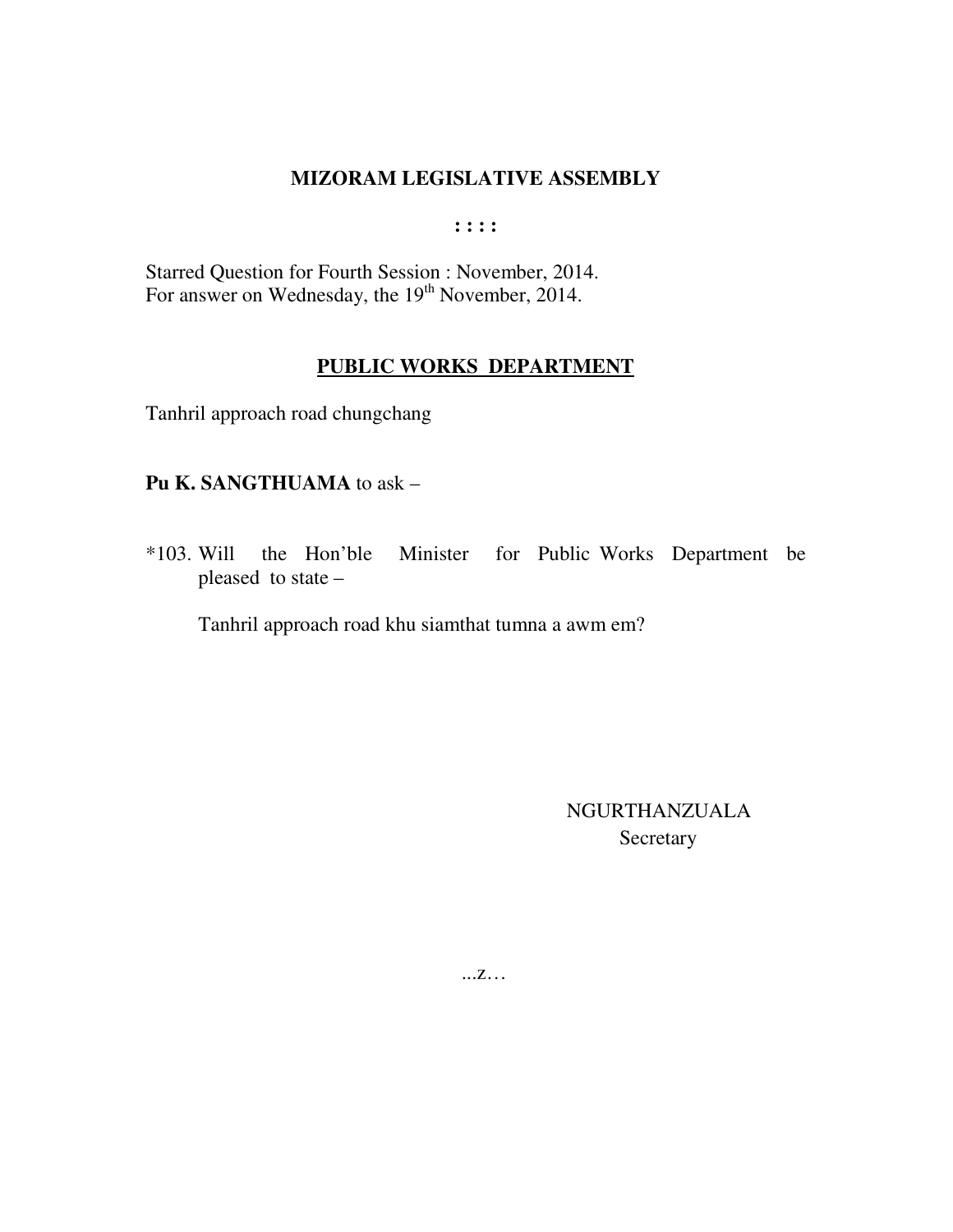Starred Question for Fourth Session : November, 2014. For answer on Wednesday, the 19<sup>th</sup> November, 2014.

### **PUBLIC WORKS DEPARTMENT**

Sihhmui to Ramrikawn inkar kawng chungchang.

## **Pu K. SANGTHUAMA** to ask –

\*104. Will the Hon'ble Minister for Public Works Department be pleased to state  $-$ 

 Sihhmui to Ramrikawn inkar kawng laih mek hi eng hunah nge laih zawh theih a nih ang ?

> NGURTHANZUALA Secretary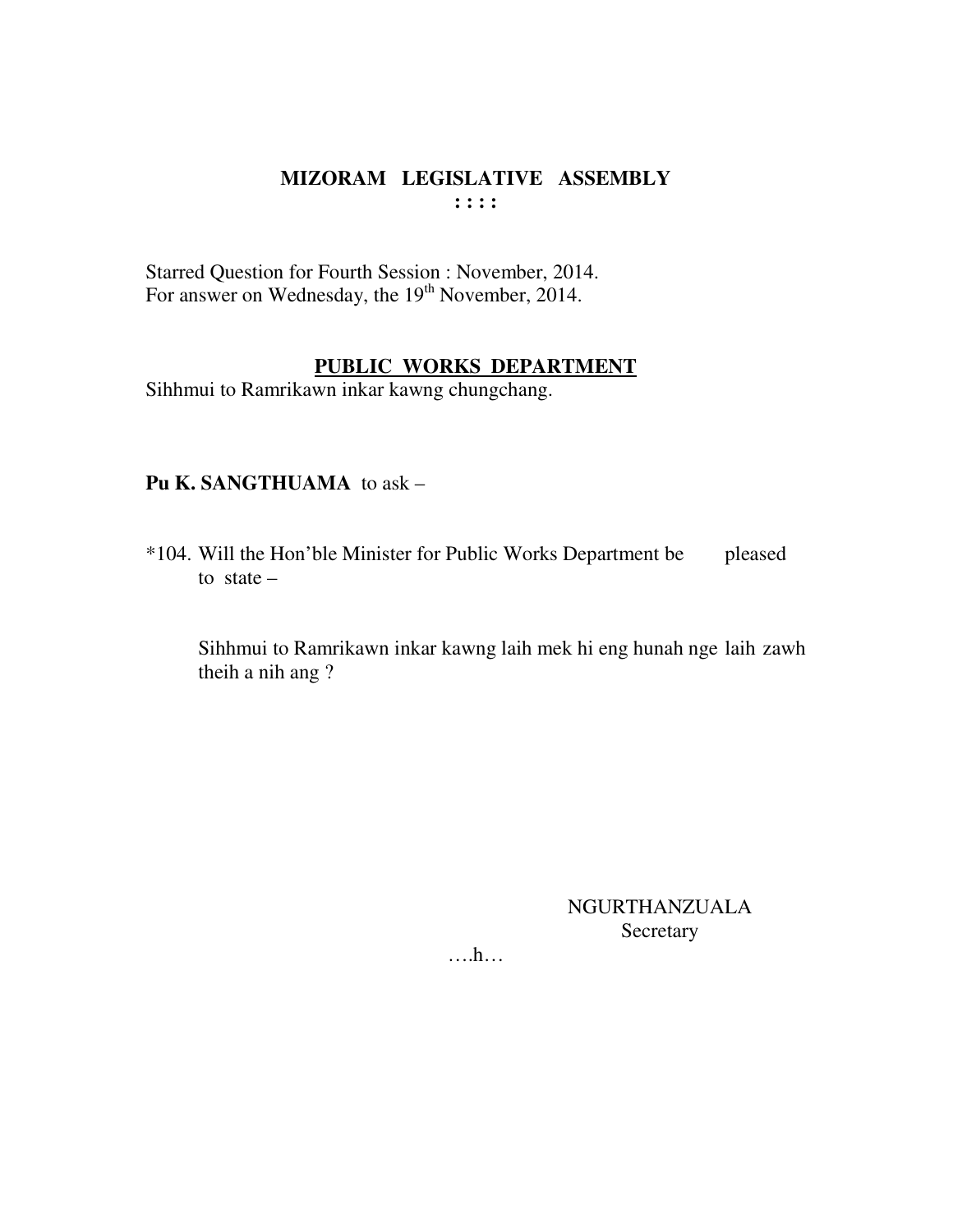Starred Question for Fourth Session : November, 2014. For answer on Wednesday, the 19<sup>th</sup> November, 2014.

### **PUBLIC WORKS DEPARTMENT**

Muallungthu – Khumtung kawng chungchang.

### **Er. LALRINAWMA** to ask -

\*105. Will the Hon'ble Minister for Public Works Department be pleased to state-

 Muallungthu to Khumtung kawng Black Top hi chhunzawm leh tumna a awm em ?

> NGURTHANZUALA Secretary.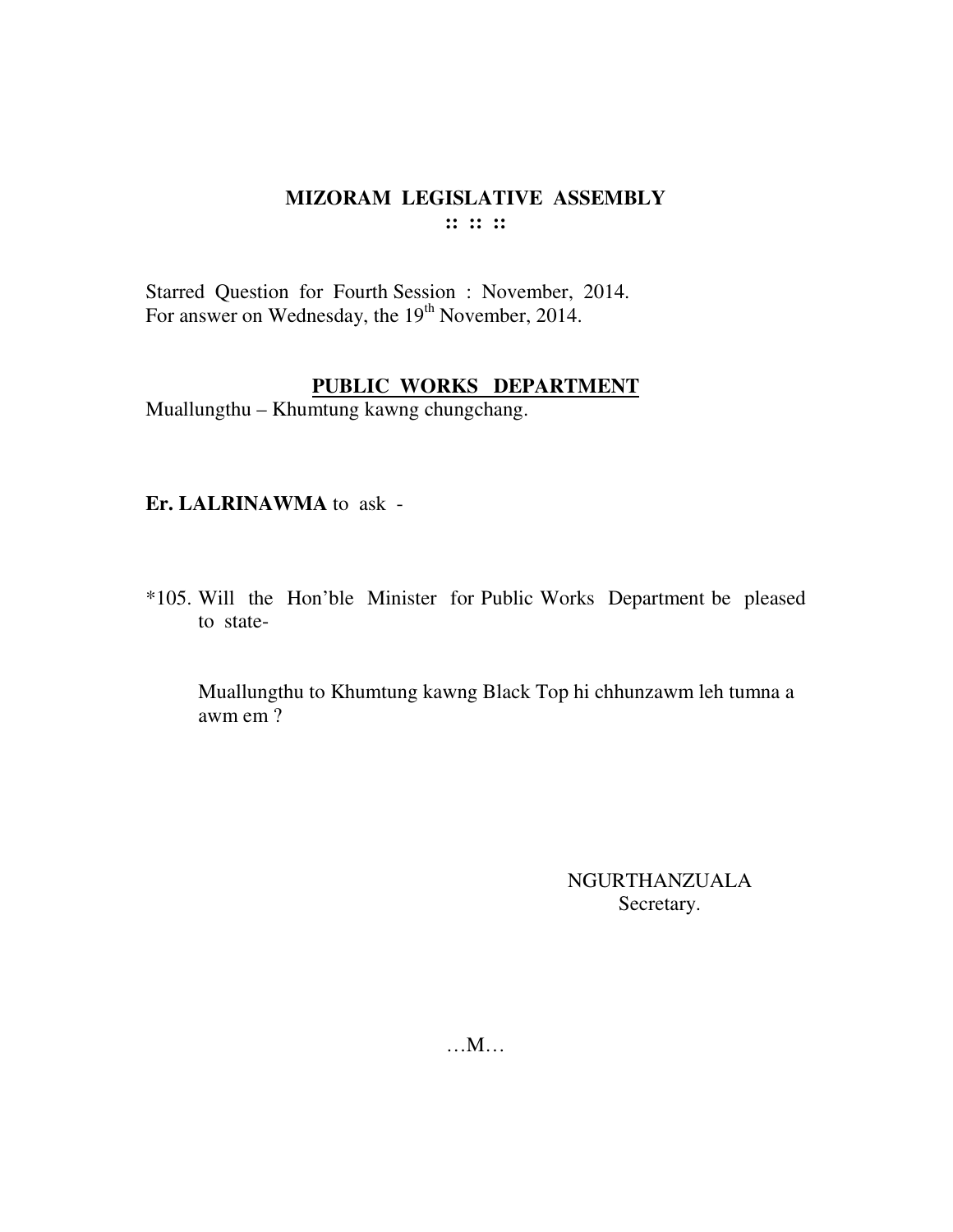Starred Question for Fourth Session : November, 2014. For answer on Wednesday, the 19<sup>th</sup> November, 2014.

# **PUBLIC WORKS DEPARTMENT**

Mat lei tuai thar chungchang.

## **Er. LALRINAWMA** to ask -

\*106. Will the Hon'ble Minister for Public Works Department be pleased to state-

 Tun dinhmunah Thenzawl leh Serchhip inkara Mat lei (bailey bridge) hi tuai thar tumna a awm em ?

> NGURTHANZUALA Secretary.

…M…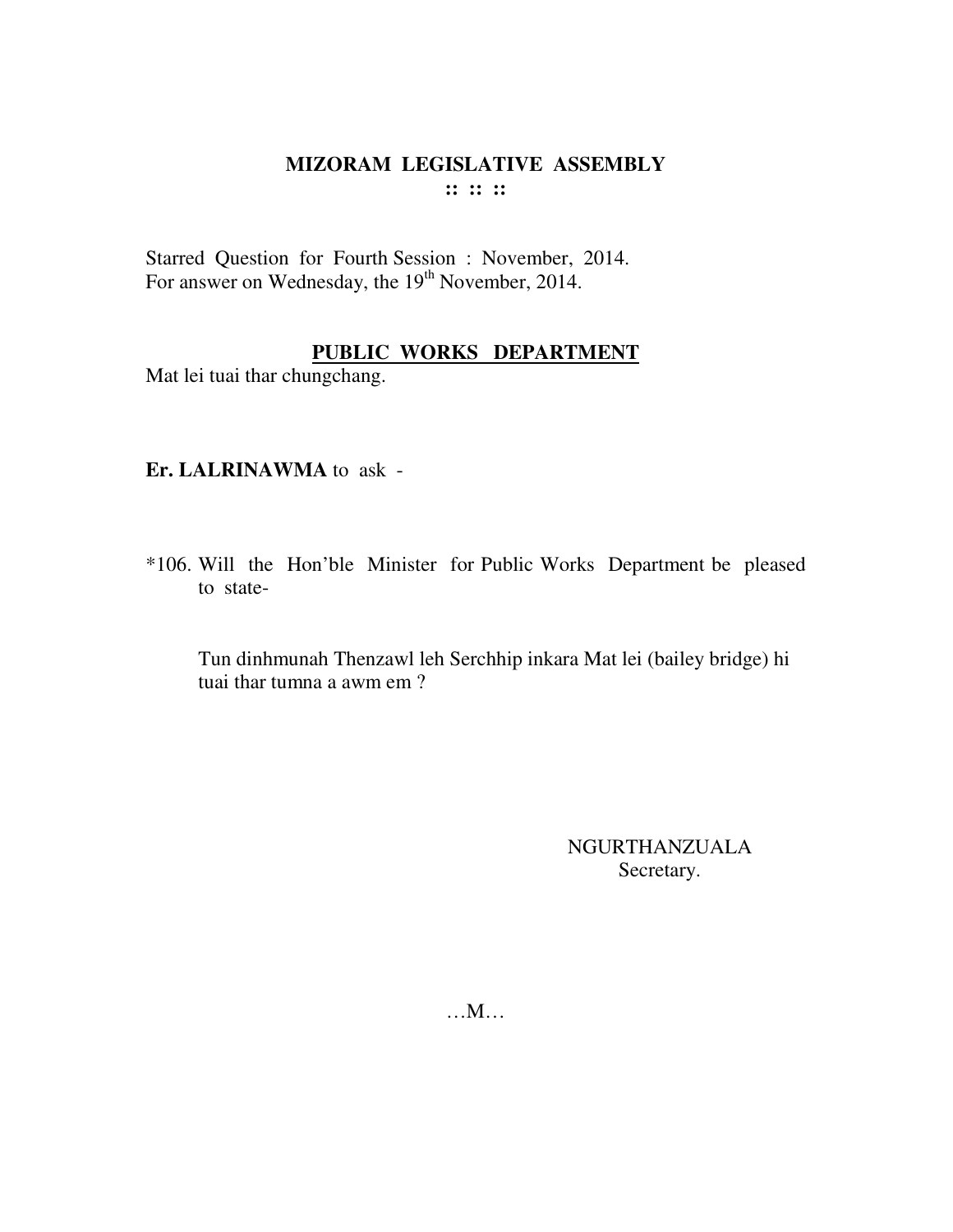**: : : :** 

Starred Question for Fourth Session : November, 2014. For answer on Wednesday, the 19<sup>th</sup> November, 2014.

## **PUBLIC WORKS DEPARTMENT**

Govt. College, Saiha chungchang

### **Dr. K.BEICHHUA** to ask –

\*107. Will the Hon'ble Minister for Public Works Department be pleased to state –

Govt. College, Saiha building hi engvanga zawhloh nge a nih?

# NGURTHANZUALA Secretary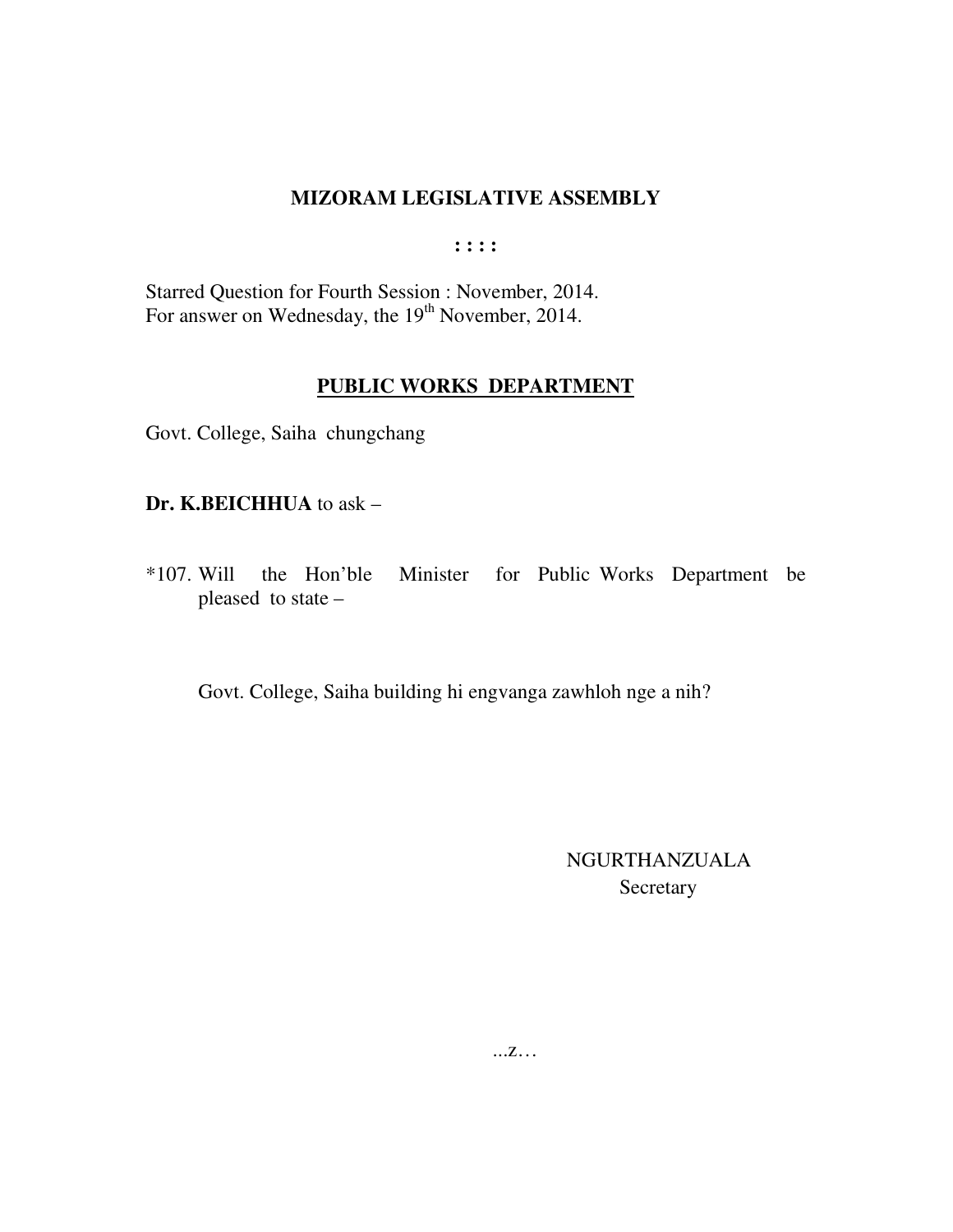**: : : :** 

Starred Question for Fourth Session : November, 2014. For answer on Wednesday, the 19<sup>th</sup> November, 2014.

## **RURAL DEVELOPMENT DEPARTMENT**

Central atanga pawisa dawn chungchang

## **Dr. K.BEICHHUA** to ask –

- \*108. Will the Hon'ble Minister for Rural Development Department be pleased to state –
	- (a) MNREGA ni 100 inhlawhna atana  $21<sup>st</sup>$  August, 2014 Central atanga a dawn pawisa nuai 5532.13 lakh ni 47 chhung release lova Sorkarin a hren hi enge a chhan?
	- (b) Tuna a vaia release lova  $16<sup>th</sup>$  Oct, 2014 a District-te hnena a release tur  $\bar{\tau}$  2257.22 lakh a hren hi enge a chhan?

 NGURTHANZUALA **Secretary** 

...z…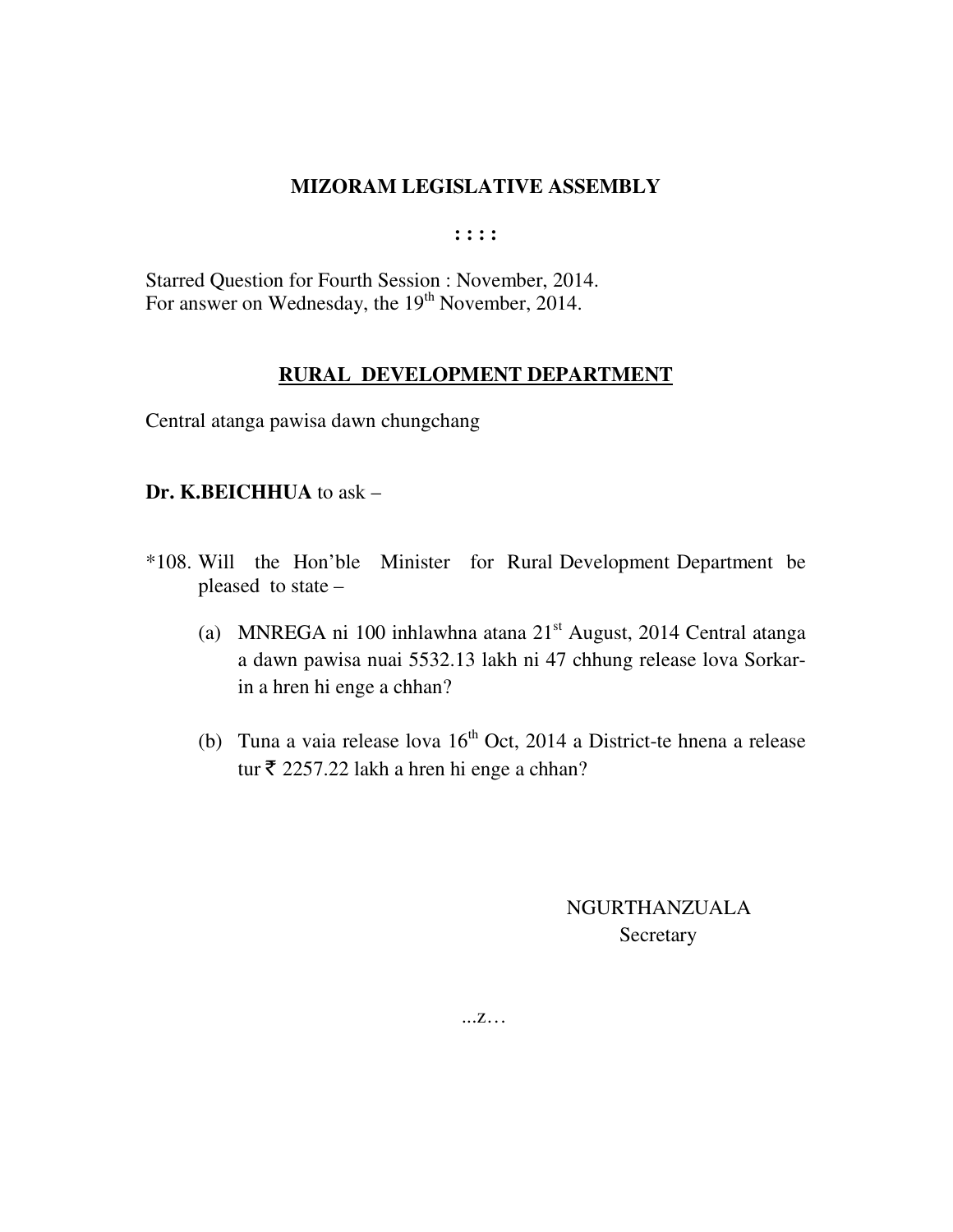Starred Question for Fourth Session : November, 2014. For answer on Wednesday, the 19<sup>th</sup> November, 2014.

### **TRANSPORT DEPARTMENT**

Bus lei thar leh service lai chungchang.

**Dr. K. BEICHHUA** to ask -

- \*109. Will the Hon'ble Minister for Transport Department be pleased to state –
	- a) Mizoram sorkarin tunhnai hian Bus lei thar a nei em ?
	- b) Transport Department hian Bus service lai engzatnge a neih ?

NGURTHANZUALA Secretary

…nt..